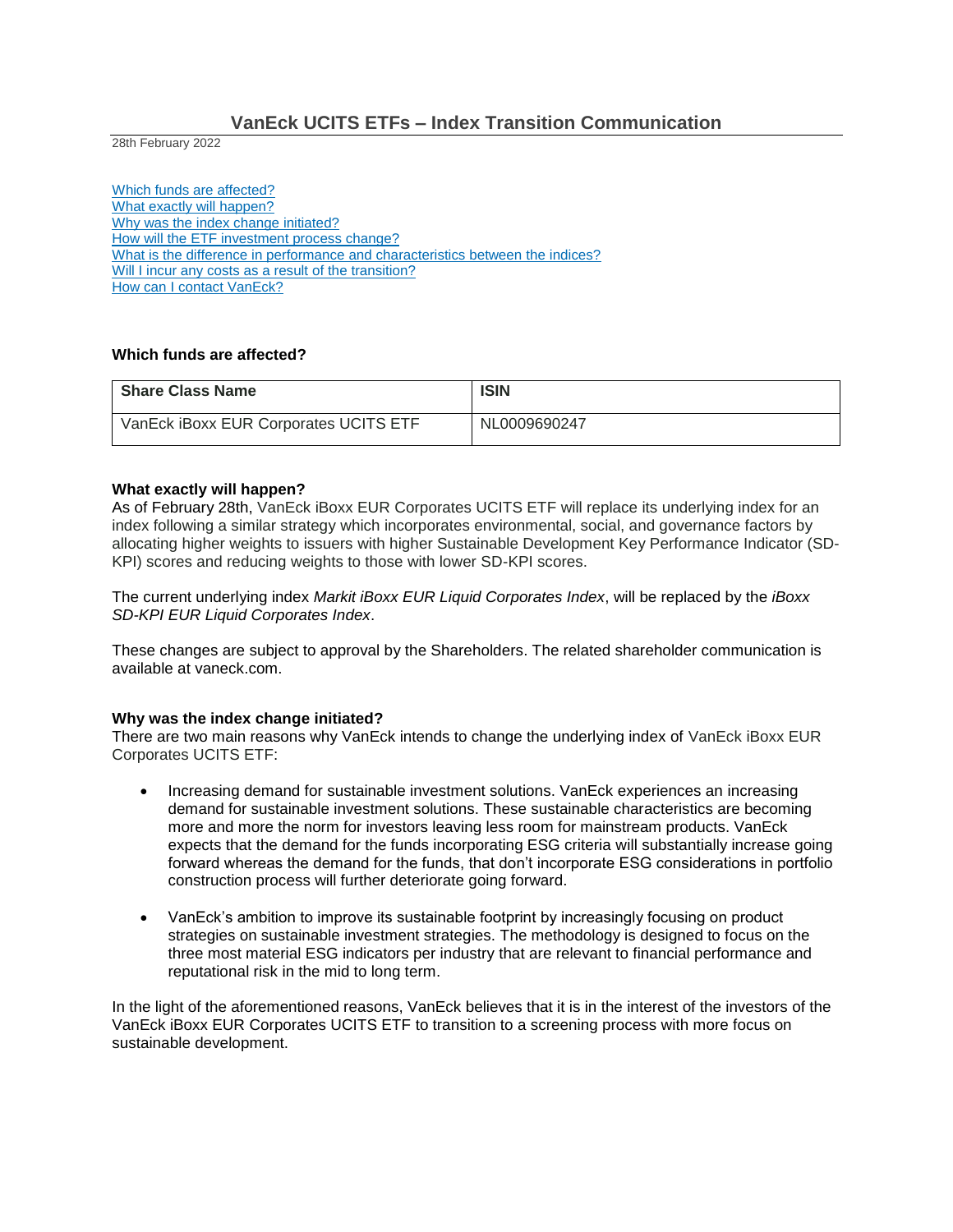### **How will the ETF investment process change?**

The iBoxx SD-KPI EUR Liquid Corporates Index consists of a subset of bonds from the iBoxx EUR Corporates benchmark index. For the iBoxx SD-KPI EUR Liquid Corporates Index two weight augmentations are applied. First, the market weight augmentation is applied to ensure that the index has a similar financial vs non-financial exposure to the EUR Corporates benchmark index. Second, the ESG weight augmentation is applied to ensure that issuers with higher SD-KPI scores are over weighted and issuers with lower SD-KPI scores are under weighted.

**i. Market Weight Augmentation:** 

Due to significant differences in the average issue size of financial and non-financial corporate bonds, the amount outstanding of the bonds in the iBoxx SD-KPI EUR Liquid Corporates Index is adjusted by a sector specific factor.

The adjustment factor is the market share in the Markit iBoxx EUR Corporates benchmark index (rounded to a full percentage point) divided by the total amount outstanding of all bonds from the respective sector in the iBoxx SD-KPI EUR Liquid Corporates Index. This ensures that the initial market share of a sector in the iBoxx SD-KPI EUR Liquid Corporates Index equals that for the Markit iBoxx EUR Corporates benchmark index.

## **ii. ESG Weight Augmentation:**

The ESG weight augmentation ensures that the index increases weights to issuers with higher SD-KPI scores and decreases weights to issuers with lower SD-KPI scores. SD-M® GmbH is a Germany based external non-financial data provider for sustainability scores.

SD-M® evaluates each corporate bond issuer in the Markit iBoxx EUR Corporates benchmark index and assigns an accumulated SD-KPI score.

The SD-KPI scores range between 0 and 100, with a higher score corresponding to a stronger company.

Bonds will then be classified into five intervals and an adjustment factor will be applied according to this score. After all adjustments are made, bond weights are normalized so the sum equals 100%. Notionals are then derived from the new weights.

# **What is the difference in performance and ESG characteristics of the indices?**

**Table 1:** Back-test Performance Metrics (between Feb 28, 2013 to Jan 31, 2022)

|                                                | Annualized Total Return (%) Annualized Volatility (%) Info Ratio Max Drawdown (%) |      |      |          |
|------------------------------------------------|-----------------------------------------------------------------------------------|------|------|----------|
| iBoxx € Liquid Corporates                      | 2.62                                                                              | 2.52 | 1.04 | $-10.06$ |
| <b>iBoxx SDKPI EUR Liquid Corporates Index</b> | 2.59                                                                              | 2.53 | .03  | -9.89    |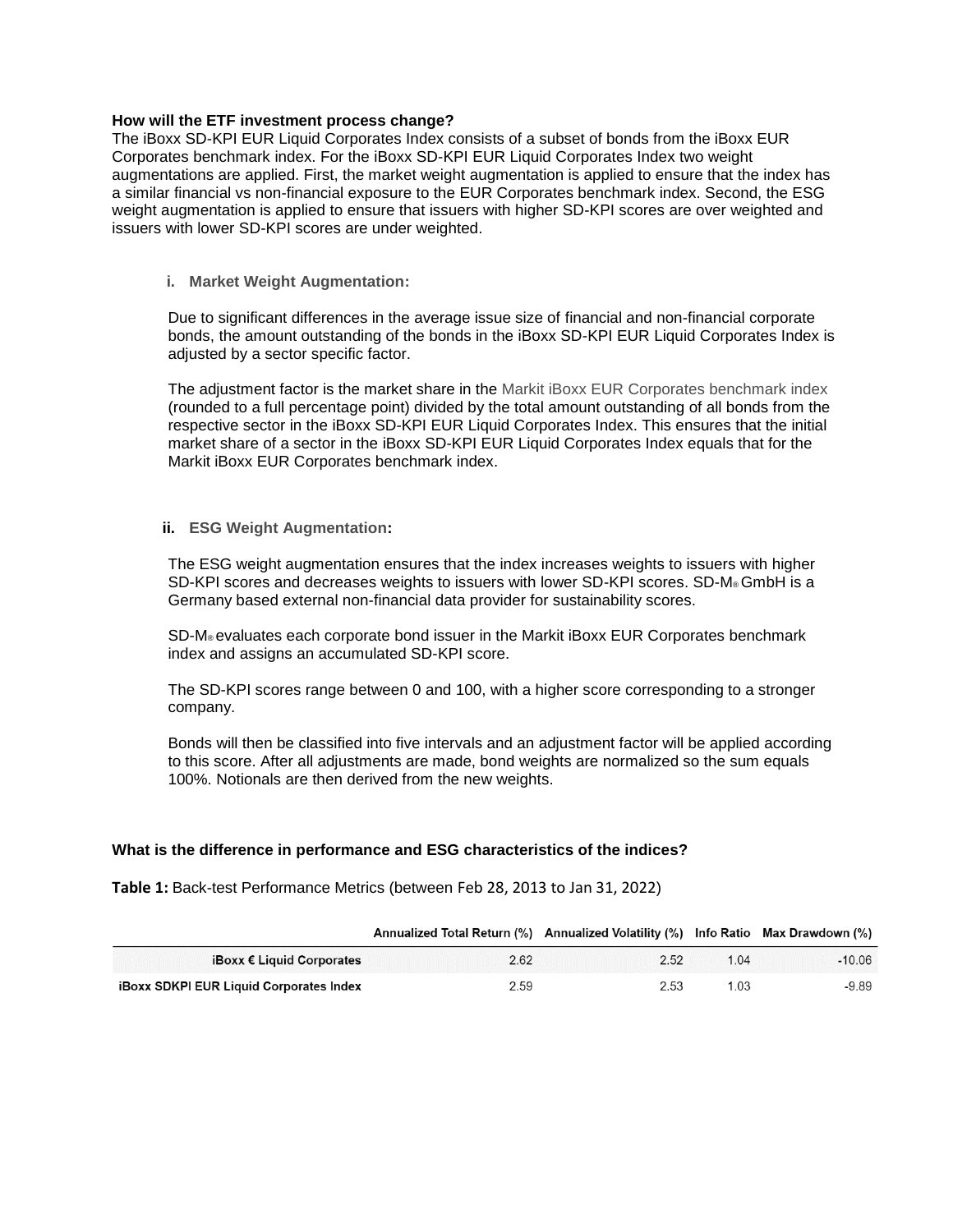

## **Chart 1:** Total Return Index Level (between Feb 28, 2013 to Jan 31, 2022)

Total Return Index Level Rebased

**Chart 2:** Turnover Analysis (between Feb 28, 2013 to Jan 31, 2022)



*Source: IHS Markit. Simulated past performance is not actual but hypothetical performance based on the same or fundamentally the same methodology that was in effect when the index was launched. Simulated past performance may materially differ from the actual performance. Actual or simulated past performance is no guarantee for future results.*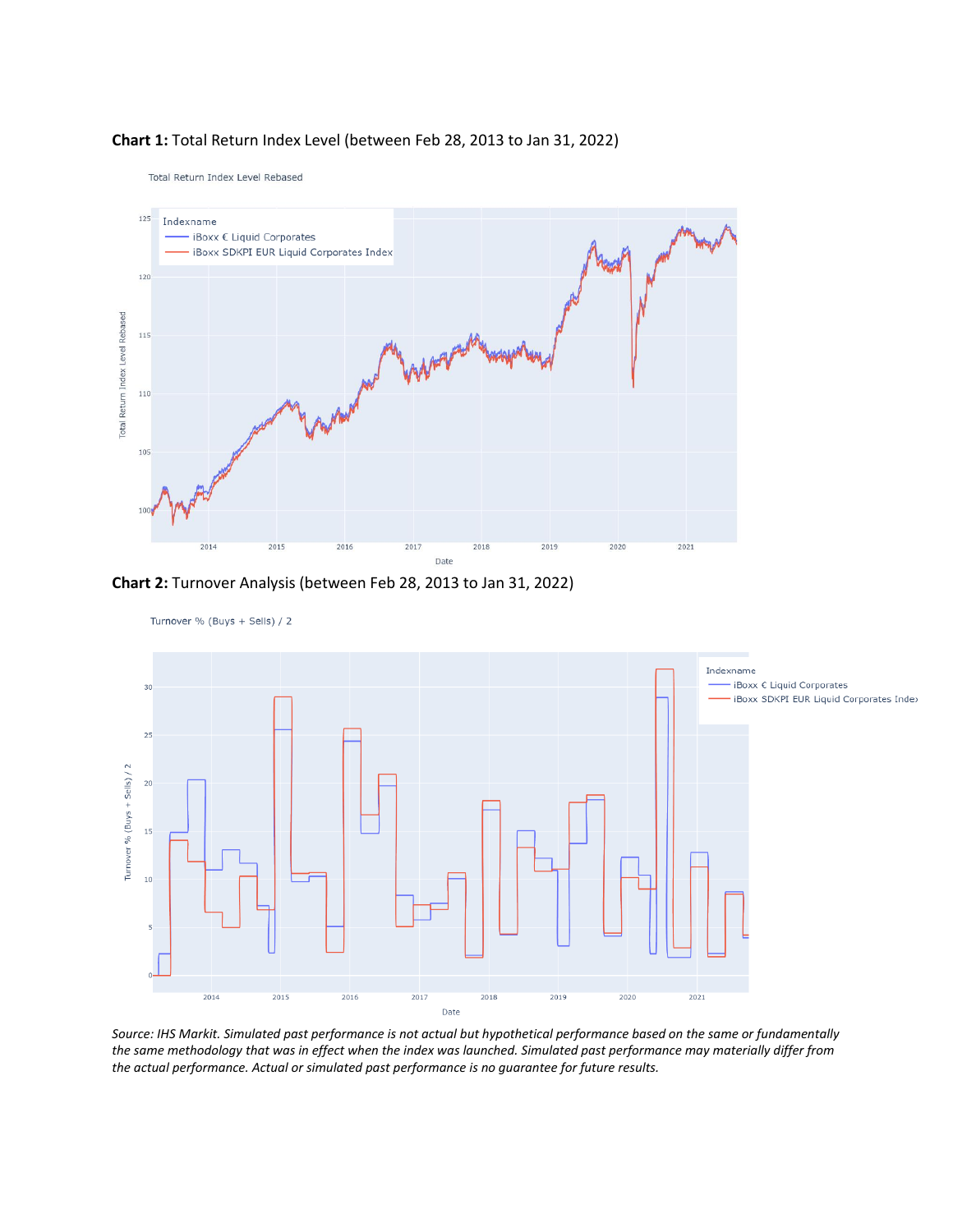#### **What is the timeline for the change?**

Subject to shareholder approval the Index change will become effective at the Fund rebalancing date at close of trading 28th February 2022

#### **Will I incur any costs as a result of the transition?**

The additional costs incurred in respect of the transition will be paid by VanEck Asset Management B.V. The Fund's normal operating costs and transaction costs together will continue to be borne by the Fund and its respective Shareholders in accordance with the terms of the Supplement for the Fund.

### **How can I contact VanEck?**

If you have any queries concerning the matters outlined in this FAQs page, please contact your local agent, or (if none) VanEck at [EMEAsales@vaneck.com.](mailto:EMEAsales@vaneck.com)

### **About VanEck**

VanEck is a privately held global asset management firm founded in 1955. VanEck offers forward-looking, intelligently designed strategies that seek to strengthen a long-term investment portfolio to individual investors and institutions across a range of vehicles including mutual funds (retail and institutional shares), pooled institutional funds, variable insurance portfolios, sub-advisory portfolios, separate accounts, exchange traded funds ("ETFs") and UCITS funds.

VanEck's approach is to think outside the confines of financial markets as they exist today and identify what major historical trends – e.g. geopolitical and technological – will change the opportunity set of these markets. Being one of the first to offer investors access to international markets in 1955 set the tone for the Firm's drive to identify and define investment trends. VanEck manages both active and ETF portfolios.

The Firm's index-based VanEck ETFs are purpose-built, aimed at either providing exposure to asset classes that are underrepresented in investor portfolios or offering a different approach to established investment categories. VanEck has been offering its ETFs since 2006 when the Firm launched the first gold-mining ETF in the U.S. Today, the Firm offers over 100 ETFs globally spanning regional equity, global resources equity, sustainable equity, strategic equity, equity income, emerging markets, industry, government bonds, corporate bonds and digital assets.

The Firm's headquarters is in New York, NY and has international offices in Switzerland, Netherlands, Germany, Australia, Singapore and China.